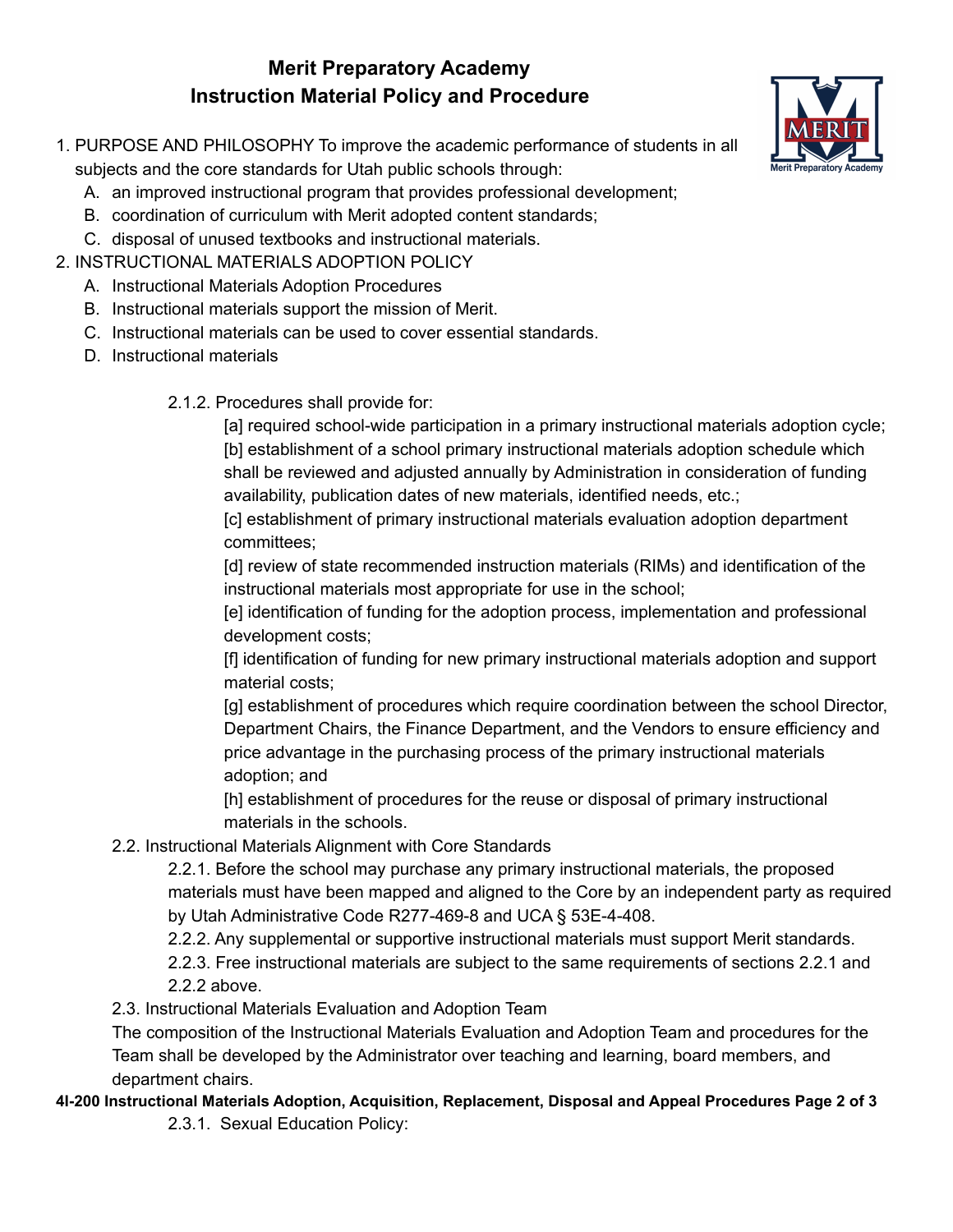[a] Parents/guardians should be informed prior to any discussion / teaching of Sexual Education.

[b] The material used will be accessible to parents / guardians for review.

[c] Parents / guardians may opt out of such instruction upon which students may be given alternate assignments. Opting a student out of instruction will not result in any negative consequences to the student's grade.

2.4. Implementation and Budget Procedures

The Teaching and Learning Administrator shall prepare annual budget projections for the primary instructional materials adoption and oversee the purchase of newly adopted primary instructional materials.

2.4.1. The budget projections shall be submitted to the Board for inclusion in the annual budget process.

2.4.2. The Board shall approve the allocation of available funds for the purchase of the new primary instructional materials adoption, support materials, and consumable instructional materials. The Teaching and Learning Administrator and Department Chairs shall be responsible to oversee the selection, acquisition, and implementation of primary instructional materials and support materials.

2.5. Appeals Procedure for a Member of the Community

2.5.1. STEP 1 – Complaint Referred to Teacher

Questions, concerns, or complaints from a patron(s) regarding instructional materials or supplemental enrichment books or information shall be referred first to the teacher using the work or material

[a] Every effort should be made to resolve the issue at this informal stage.

[b] A standard option is to choose an alternative work for the student to read if the patron and/or the student objects to the work being studied.

2.5.2. STEP 2 – Conference

If the question or concern is not resolved in Step 1, a conference shall be held that includes the patron(s), the teacher, the department chair, and a school administrator.

2.5.3. STEP 3 – School Review

If the situation is not resolved under Step 2 and the patron(s) requests that the work be removed from the school curriculum, the patron(s) may submit a formal request in writing to have the work/material in question reviewed by the members of the subject matter department (English, science, etc.)

[a] Requests for review shall be submitted

[b] Upon receipt of completion, the appropriate department shall convene a meeting within ten (10) school days to review the work in relation to its merits and its use in the curriculum.

(i) The Department shall make recommendations as to the continued use and submit the recommendations to the school Director.

(ii) A copy of the recommendations shall be sent to the patron(s) and the school Teaching and Learning Administrator.

[c] Steps 2 and 3 may be combined, i.e., when the department is limited in numbers of teachers.

2.5.4. STEP 4 – Board Review

If the patron(s) finds the results of the school review unsatisfactory, a review will be conducted at the Board level under the direction of the Director and/or Administrator of Teaching and Learning.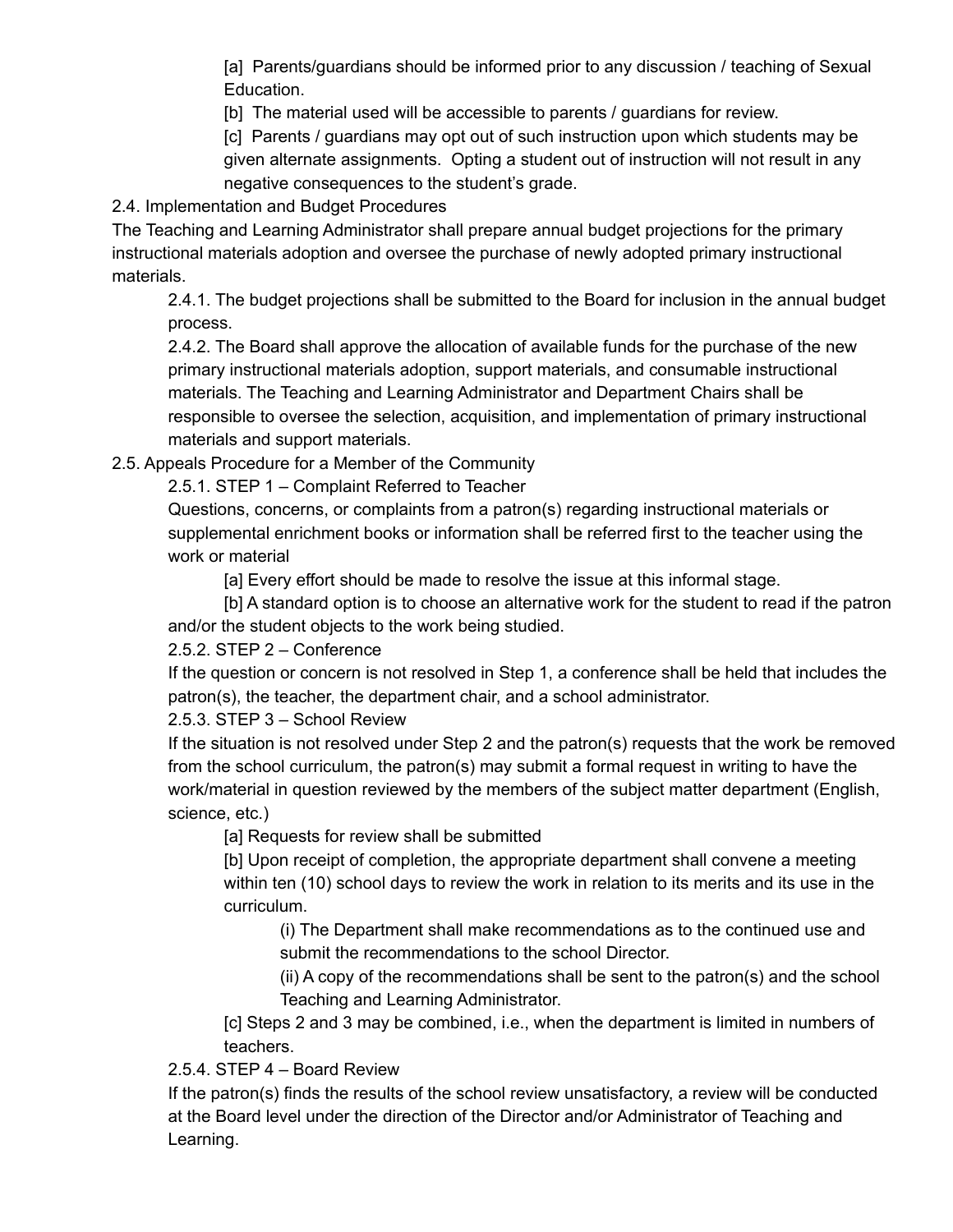[a] The Teaching and Learning Administrator or content specialist shall make the arrangements for the committee members, determine the meeting schedule and participate in the Board Review Process. The Board Review Committee will follow administrative procedures developed by the Administrator of Teaching and Learning

## **4I-200 Instructional Materials Adoption, Acquisition, Replacement, Disposal and Appeal Procedures Page 3 of 3**

3. PROCEDURES FOR DISPOSAL OF SURPLUS USEABLE INSTRUCTIONAL MATERIALS Disposal of surplus usable instructional materials will be determined by Administration.

## **DEFINITIONS**

"Curriculum alignment" means the assurance that the material taught in a course or grade level matches the standards, objectives and assessments set by the state or school district for specific courses or grade levels.

"Curriculum map" means a visual representation, a tool for assisting developers to conceptualize shared visions and values which will drive the curriculum as a whole. Sometimes called a concept map, this tool clarifies a plan for knowledge construction; it shows the links and relationships between concepts.

"Instructional materials" means systematically arranged content in text or digital format which may be used within the state standards framework for courses of study by students in public schools, including text books, workbooks, computer software, online or internet courses, CDs or DVDs, and multiple forms of communication media. Such materials may be used by students or teachers or both as principal sources of study to cover any portion of the course. These materials: (1) shall be designed for student use; and (2) may be accompanied by or contain teaching guides and study helps; (3) shall include all textbooks, workbooks and student materials and supplements necessary for a student to fully participate in coursework; and (4) shall be high quality, research-based and proved to be effective in supporting student learning.

"Primary instructional material" means a comprehensive basal or Core textbook or integrated instructional program for which a publisher seeks a recommendation for Core subjects designated in Utah Administrative Code R277-700-4, 5, and 6.

"Recommended instructional materials (RIMs)" means the recommended instructional materials searchable database provided as a free service by the USOE for the posting of evaluations and alignments to the core standards of instructional materials submitted by publishers and on the public website of the publisher, if applicable, for review by the Commission and approval of the State Board.

#### **REFERENCES**

Utah Code Title 53G, Chapter 7, Part 6 – State policy on providing textbook. Utah Code Title 53E, Chapter 4, Part 4 – State Instructional Materials Commission Utah Administrative Code R277-407 – School Fees. Utah Administrative Code R277-433 – Disposal of Textbooks in the Public Schools. Utah Administrative Code R277-469 – Instructional Materials Commission Operating Procedures. Utah Administrative Code R277-700 – The Elementary and Secondary School General Core

#### **FORMS AND OTHER LINKS**

Primary Instructional Materials Adoption Administrative Procedures Instructional Materials Request for Review/ District Level Procedures